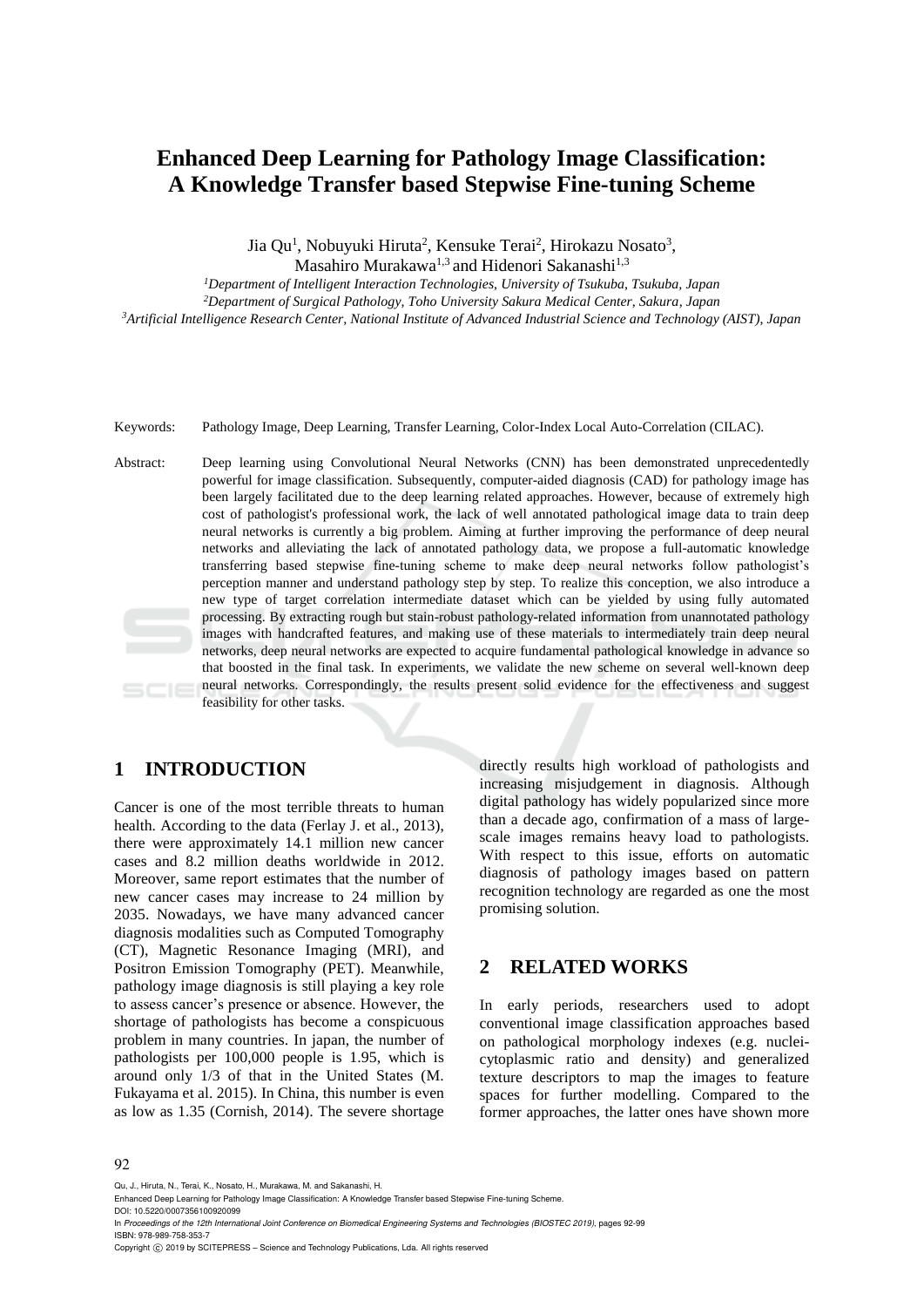robustness to the ever-changing cancerous appearance. Esgiar et al. (Esgiar et al., 1998) employed GLCM to calculate the contrast, entropy, angular second moment, dissimilarity and correlation from colon's pathology images, and used linear discriminate analysis (LDA) and k-nearest neighbour algorithm (KNN) to distinguish normal and cancerous images. J. Diamond et al. (J. Diamond et al., 2004) employed an evolved version of GLCM, called Haralick features to classify prostate pathology images. In Masood's study (K. Masood and N. Rajpoot, 2009), local binary pattern (LBP) and support vector machines (SVM) are utilized and demonstrated effectiveness for colon pathology images. Besides, lower-order and higherorder histogram features, Gabor filters and Perception-like features are involved in pathology image classification as well. However, when using the generalized texture features, researches have faced a common problem: it is very hard to control the adaptability and select the serviceable one or part (Shen et al., 2017). Meanwhile, the non-uniform staining quality among data resources and other changing factors makes the classification more challenging (R. Marée, 2017, Chen et al., 2016, B. Bejnordi et al., 2016).

In recent years, deep learning using<br>wolutional neural networks (CNN) (A. convolutional neural networks (CNN) (A. Krizhevsky et al., 2012) has shown its unprecedented capacity to defuse these problems. Due to more domain agnostic approach combining both feature discovery and implementation to maximally discriminate between the classes of interest (Janowczyk and Madabhushi, 2016), high hope has been placed on deep learning to accelerate classification of pathology image (Xu et al., 2017, Hou et al., 2016, Xu et al., 2016). When one adopts deep learning based approaches, large datasets are always indispensable to train more capable deep neural networks and raise the performance. However, unlike natural image datasets which can be acquired based on internet and automated categorizing techniques, building up high quality pathology image datasets, anyhow, requires professional observation and annotation by pathologists. Because of the necessity of this procedure, well-annotated data usually cost vast financial resources and manpower. In this situation, drawing out the maximum power of deep neural networks with limited datasets has become a very important practical issue.

# **3 STEPWISE FINE-TUNING FOR DEEP NEURAL NETWORKS**

When holding a certain amount of data, fine-tuning the deep neural networks is one of the evidenced techniques able to boost the performance in some degree. Rather than training from scratch, finetuning a general neural network which has been pretrained with large-scale image datasets (e.g. ImageNet) to obtain a more specialized network corresponding to target tasks can usually yield more advantageous results (Chen et al., 2015, Shin et al., 2016, Yosinski et al., 2014). Training a CNN strongly depend on its initial status, thus it is significant to obtain appropriate initialization as much as possible in order to avoid over-fitted learning or local minimum traps. Generally, the forepart layers of a CNN are considered analogous to the conventional texture features and applicable to many of related tasks, while the later layers capture more abstract image content by combining low-layer features involving more specific information corresponding to the target task (Brachmann et al., 2017). Based on this fact, if the tasks of pre-training and final classification are sufficiently correlated (for instance, both of them are for color image classification), one may only fine-tune part or all of the pre-trained model to reach more desired results.

Actually, it is quite hard for us to understand the correlation between these tasks. In some other situations if target tasks possess much different distribution compared with the pre-training datasets, effectiveness of initialization and fine-tuning may be largely restricted. This issue is exactly arising in pathology image classification domain. On one hand, in light of common human's perception, pathology images usually have more complicated appearances than natural images because it is difficult to figure out the intuitionistic difference between benign and malignant images at a glance due to their color uniformity of H&E (Hematoxylin and eosin) stain and componential similarity of tissues. On the other hand, owing to professional knowledge, pathologists are able to distinguish various pathological components and structures within the image. Based on this knowledge, they can easily tell where abnormality has occurred. Nevertheless, natural image datasets for pre-training rarely contain relevant information. From this perspective, we believe that it is crucial to build a bridge which can reasonably transfer the neural networks from the task of pre-training classification to the final benign/malignant judgment of the wellannotated pathological images.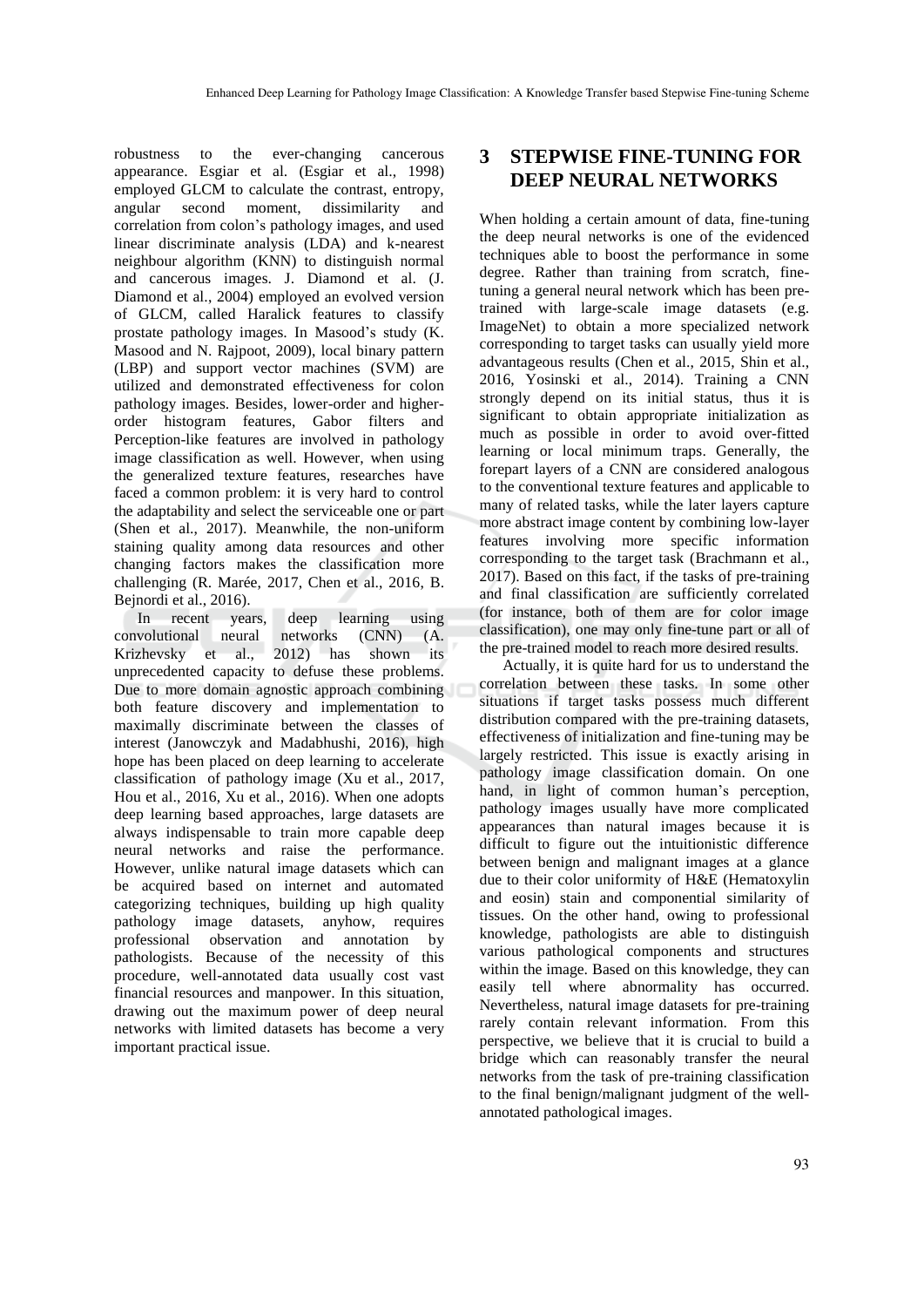

Figure 1: The proposed knowledge transferring based stepwise fine-tuning scheme. Apart from "low-level" pre-training datasets and "high-level" well-annotated datasets, "medium-level" data are generated automatically and involved in the 1st fine-tuning process. In CNN models corresponding to training steps along the knowledge transferring direction, darker nodes in CNN models denote more specialized (deeper) representation which is expected for the pathology image classification task.

#### **3.1 Making CNNs Learn Pathology Step by Step**

In this paper, we propose a conception taking advantage of stepwise fine-tuning to make deep neural networks learn to understand pathology images gradually following pathologist's cognitive way. Before learn to understand the differences between benign or malignant pathology images, one should first understand the fundamental pathological knowledges beforehand. Such knowledges may include but not be limited to distribution status and density of cells, degree of nucleus distortion, nucleus size and nuclear-cytoplasmic ratio. In the previous section, it has been declared that specific measures of these indexes for benign/malignant judgement may be not reliable due to various changing factors. Nevertheless, these morphological characteristics can still be exploited to provide rough but taskrelative initialization to the deep neural networks like training an unskilled pathologist.

To make deep neural networks able to pathology in a rational way, we build up a stepwise scheme (Suzuki et al., 2017) in which fine-tuning is adopted to transfer several different levels of knowledge toward the final task step by step. The scheme consists of three main steps: pre-training, 1st finetuning and 2nd fine-tuning. As shown in Figure 1, at the beginning of the training progress, we have a pre-trained network as initialization. The following step of 1st fine-tuning involves a type of targetcorrelative "medium-level" dataset, which is regarded as the carrier of the fundamental pathological knowledges. According to our conception, rather than directly driving the deep neural networks to learn about benign and malignant, making it gain fundamental pathological knowledge from the "medium-level" datasets probably contribute to the task of higher difficulty (Qu et al., 2018). Therefore, 1st fine-tuning with the "medium-level" datasets is placed in the middle of the stepwise scheme. By this step, deep neural networks are considered more pathologyspecialized. Finally, well-annotated benign/malignant images are used for the second time fine-tuning. In the lower part of the figure, corresponding to all training steps along the knowledge transferring direction, darker nodes in CNN models denote more specialized (deeper) representation which is expected for the pathology image classification task When the number of output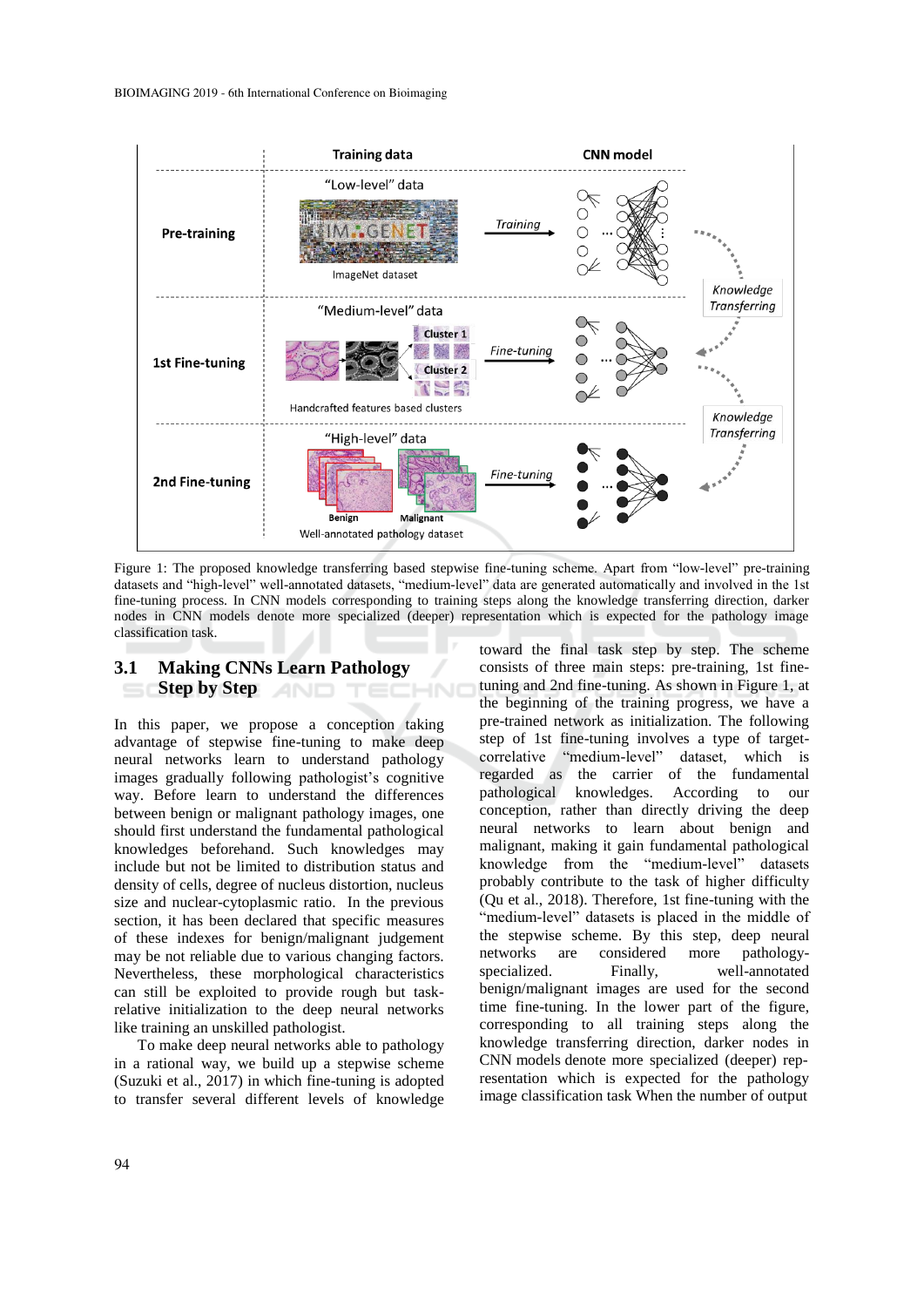

Figure 2: Procedure of generating "medium-level" dataset with color index local auto-correlation (CILAC).

classes changes, the network architecture needs to be adjusted accordingly. As to the earlier layers, we recommend to set all of them learnable in both of the two fine-tuning steps in order to achieve practical improvement.

## **3.2 Build "Medium-level" Dataset using Color Index Local Auto-Correlation**

**CHN** In the light of out aforesaid conception that fundamental pathology knowledges are expected to be involved to bridge the pre-trained model and transfer these knowledge to the final-task-targeting model, we consider to adopt a reliable way to provide with rough and robust, but weakly pathology-related information to fulfil this demand. Meanwhile, in respect of the mission of our work, it is a prerequisite requirement that the "medium-level" dataset must be achievable at much lower cost than the well-annotated datasets made by pathologists. In order to satisfy this requirement, a full-automatic dataset generation approach is preferentially needed. According to our earlier study (Qu et al., 2014), color index local auto-correlation (CILAC, Kobayashi and Otsu, 2009) has been evidenced as an independently competent hand-crafted feature in pathology image classification. Notice that feature extraction with CILAC is right the choice to summarily evaluate the status and relation of background, nuclei and cytoplasm based on the three-level color indexed image. These three components are deemed to contain most of the

crucial information for morphological analysis. Meanwhile, because the color indexing process is equivalent to normalizing the color space in an extremely rough way, the color indexed images are regarded more robust to uneven staining intensity. In this paper, we take advantage of CILAC based feature extraction on color-indexed images and expect to collect sufficient anatomical pathology information with less noise.

Specifically, CILAC feature was developed on the basis of Higher Local Auto-Correlation. As shown in Figure 2, CILAC consists of a set of local patterns which are able to calculate both the local auto-correlations of different color levels and their statistical distribution. CILAC in order  $N (N = 0, 1, 1)$ 2) is defined as below:

$$
S_0(i) = \sum_r f_i(r) \tag{1}
$$

$$
S_1(i,j,a) = \sum_r f_i(r) f_j(r+a) \tag{2}
$$

$$
S_1(i, j, k, a, b) = \sum_{r} f_i(r) f_j(r + a) f_k(r + b)
$$
 (3)

Where  $S_N$  denotes *N*-order correlation.  $f =$  $\{e_1, e_2, e_3 \dots, e_D\}$  is a *D*-dimensional vector standing for *D* color indexes of an color indexed image. r indicates the reference (central) pixel. *a*, *b* are different displacements of the surrounding inspected pixels, respectively.  $f_i$ ,  $f_j$  and  $f_k$  denote the pixels taken into account corresponding to all displacements. In this paper, *D* is set to 3 according to three color indexes of the 3-level image. In that case, the 0th order CILAC  $(N = 0)$  draw out different color indexes themselves, and the 1st and 2nd order CILAC ( $N = 1$  and  $N = 2$ ) represent the local co-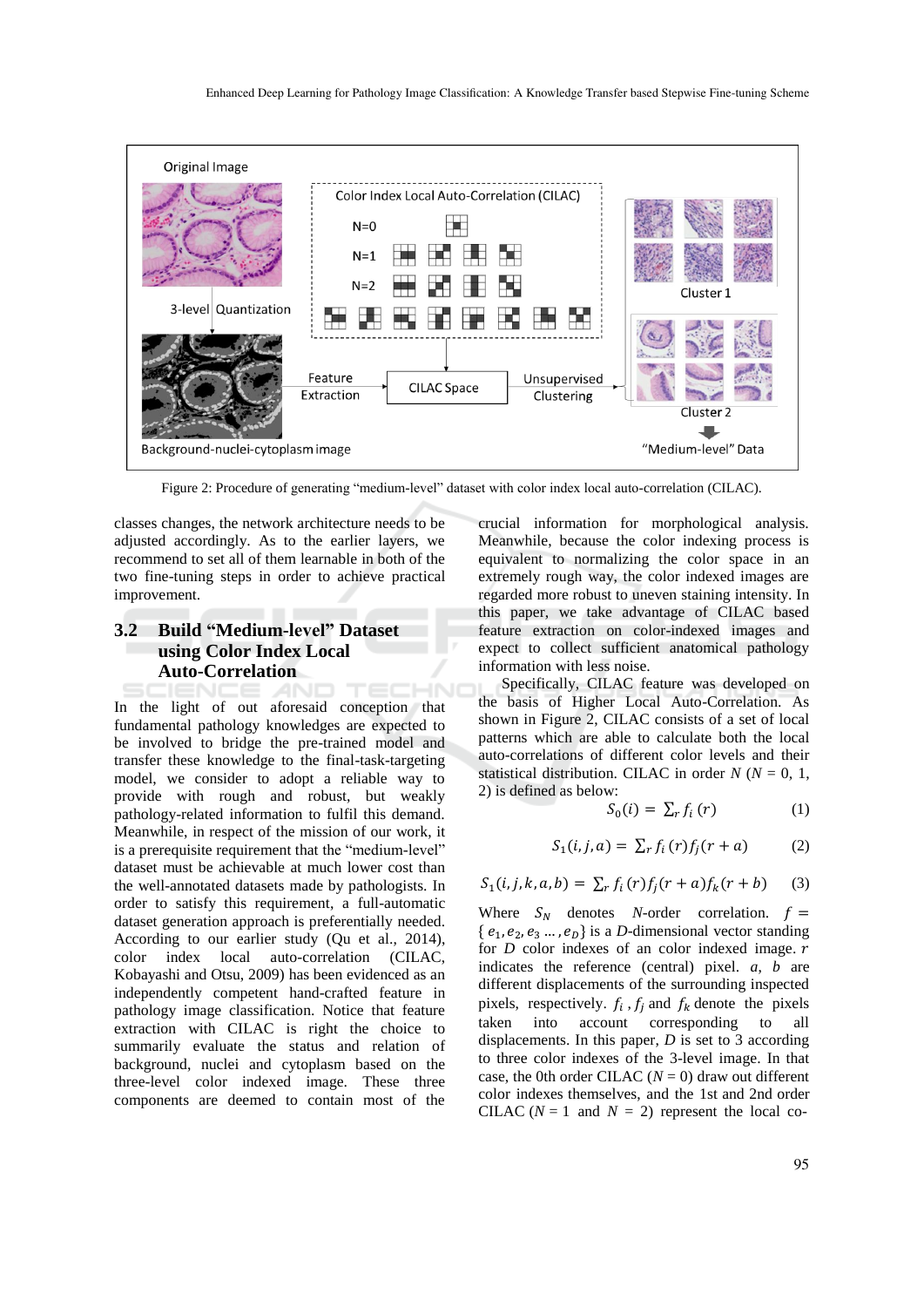| Data Type                | Category  | Training | Validation | Test                     |  |
|--------------------------|-----------|----------|------------|--------------------------|--|
| Medium-level Data        | Cluster 1 | 5,016    | 558        | $\overline{\phantom{0}}$ |  |
|                          | Cluster 2 | 3.949    | 439        |                          |  |
| High-level               | Benign    | 5,400    | 1,620      | 2,700                    |  |
| (Well-annotated)<br>Data | Malignant | 5,400    | 1,620      | 2,700                    |  |

Table 1: Datasets used in experiments.

occurrences of different color indexes. Pathological components including nuclei, cytoplasm and background are expected synthetically vectorized by the CILAC patterns.

Practically, we implement a string of automatic image pre-processing techniques including 3-level quantization to obtain the background-nucleicytoplasm images. Afterwards, CILAC feature are extracted from these 3-level images and principal component analysis (PCA) is also used to reduce the dimensionality of feature vector space. Next, we employ unsupervised K-means clustering to separate images into several clusters within the feature vector space. Practically, in order to obtain clusters with large distance as possible, we set the number of cluster k=3, and select the farthest two clusters in line with the visualized status within the coordinate space of finite principal components. Finally, we pick up the most distant two clusters and assign +1 and -1 to them. Pass through the above series of operations, the two clusters are available to be automatically generated and employed as "mediumlevel" training data for the 1st step fine-tuning.

## **4 EXPERIMENTS**

#### **4.1 Experimental Procedures**

In order to evaluate the effectiveness of our proposed transfer learning scheme using stepwise fine-tuning and the automatically produced low-cost "mediumlevel" datasets based on CILAC, we make use of several well-known deep neural networks including VGG-16 (Simonyan and Zisserman, 2015), AlexNet and GoogLeNet (hereafter InceptionV3, Szegedy et al., 2016). With each of the deep neural networks, we conduct two separate procedures: (1) adopting fine-tuning only once with high-level well-annotated pathology images directly upon the model which has been pre-trained by low-level large-scale datasets (ImageNet). (2) adopting the 1st fine-tuning and 2nd fine-tuning in sequence with the "medium-level" data and high-level well-annotated pathology image data, respectively. Competitions are carried out between the two procedures based on the three deep neural networks stated above.

#### **4.2 Datasets**

This paper employs three types of data including "low-level", "medium-level" and "high-level" data, respectively used for the initialization (pre-training), the 1st stage fine-tuning and the 2nd stage finetuning. In practice, ImageNet data containing approximately 1.2 million images in 1,000 separate categories are customary utilized to initialize the CNN models. As to the "medium-level" data and high-level well-annotated pathology image data, we make use of the gastric pathology datasets collected by two experienced pathologists. All of the data are illustrated in Table 1. By adopting unsupervised clustering upon more than 10,000 patches (256×256), we succeeded to obtain cluster 1 including 5,574 patches and 4,388 patches belong to cluster 2. In the 1st-step fine-tuning, 90% of patches in each cluster are used for training, remaining 10% are used for validation. Validation data are completely separated from training data so that wellgeneralized model can be selected accordingly. As to the well-annotated "high-level" datasets, in order to evaluate the efficacy of the proposed two-stage scheme, we have prepared well-annotated datasets including 5,400 benign and 5,400 malignant patches. All of these patches are cut off from whole pathology images without augmentation. Except from the former datasets, we additionally use a validation dataset including 1,620 benign and 1,620 malignant patches to select the best model configuration, and a test dataset of 2,700 benign and 2,700 malignant patches to finally evaluate the performance in each optional case. It is noteworthy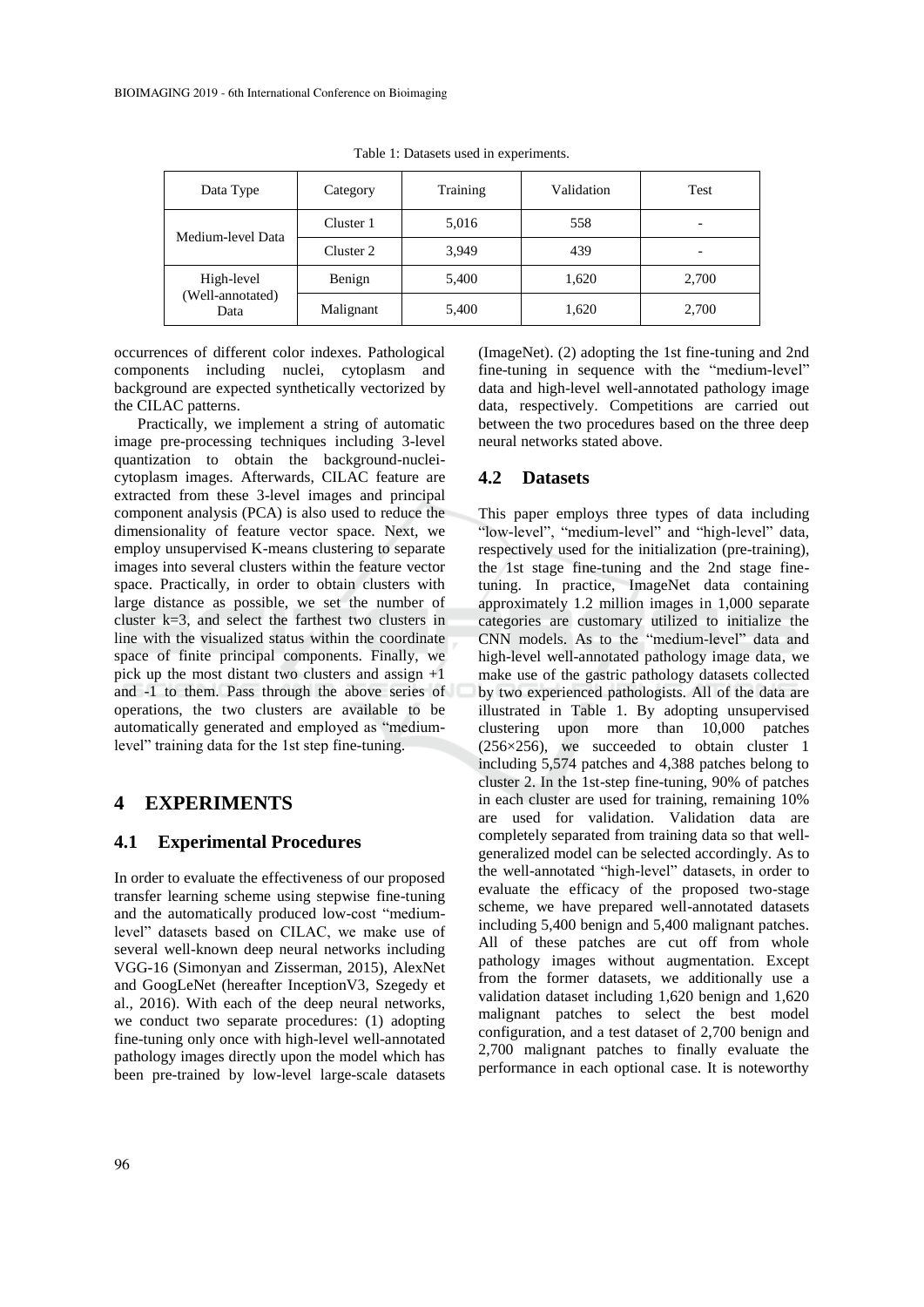| Scheme                 | <b>CNN</b> Architecture |            |                |         |            |       |                             |        |            |       |                |        |
|------------------------|-------------------------|------------|----------------|---------|------------|-------|-----------------------------|--------|------------|-------|----------------|--------|
|                        | $VGG-16$                |            |                | AlexNet |            |       | GoogLeNet<br>(Inception V3) |        |            |       |                |        |
|                        | <b>AUC</b>              | <b>ACC</b> | Preci-<br>sion | Recall  | <b>AUC</b> | ACC   | Preci-<br>sion              | Recall | <b>AUC</b> | ACC   | Preci-<br>sion | Recall |
| One-step               | 0.936                   | 0.836      | 0.96           | 0.70    | 0.867      | 0.794 | 0.80                        | 0.79   | 0.881      | 0.779 | 0.79           | 0.78   |
| Two-step<br>(Proposed) | 0.957                   | 0.873      | 0.87           | 0.87    | 0.923      | 0.845 | 0.85                        | 0.84   | 0.939      | 0.865 | 0.87           | 0.86   |

Table 2: Performances of the proposed two-stage fine-tuning using "Medium-level" data.



Figure 3: Performances of the proposed two-stage fine-tuning presented by ROC.

НN

that there is no overlap between the "medium-level" datasets and the "high-level" datasets, and datasets and the "high-level" datasets, and meanwhile no overlap among the training, validation and test datasets.

#### **4.3 Results and Discussion**

Next, we will present results and discuss about the rival performances of the regular one-step finetuning and our proposed stepwise fine-tuning scheme. To be impersonal, we concurrently take AUC (Area under the curve, which is calculated on the class-probability output), ACC (accuracy), Precision and Recall as the evaluation criteria (Sokolova and Lapalme, 2009).

As denoted in Table 2, notably, in all of the couples of competitory schemes, our proposed twostep fine-tuning using "medium-level" dataset has yield reasonable improvement. Specifically, AUC value is raised by 0.021, 0.056 and 0.058, when we adopt CNN architectures VGG-16, AlexNet and Inception V3, respectively. Meanwhile, if we focus on ACC values, we are aware of the fact that the greatest improvement happens when our proposed scheme using Inception V3 is adopted. The accuracy has remarkably increased from 0.779 to 0.865. Besides, precision and recall, which are commonly used for medical image classification, are presenting similar trend to AUC and ACC. As more intuitively illustrated in Figure 3, three CNN architectures have produced three separate ROC Figures. The red curve denotes the two-stage scheme using "medium-level" dataset, while the green curve denotes the conventional one-stage scheme. It is clear at a glance, in each figure, our proposed scheme possesses overwhelming area all along both the false positive rate axis and true positive rate axis. These results have illustrated that our proposed scheme is capable and rarely dependent on the deep neural network's architecture and the amount of wellannotated data. To sum up, the proposed stepwise fine-tuning scheme employing "medium-level" dataset automatically produced based on Color-Index Local Auto-Correlation (CILAC) has successfully boosted the performance of the pretrained neural networks for gastric pathology image classification in various situations.

# **5 CONCLUSION**

In this paper, aiming to maximize the classification capacity of deep neural networks and alleviate the lack of annotated pathology data, we proposed a stepwise fine-tuning scheme. By extracting pathology-correlative information from unannotated pathology images with handcrafted features, and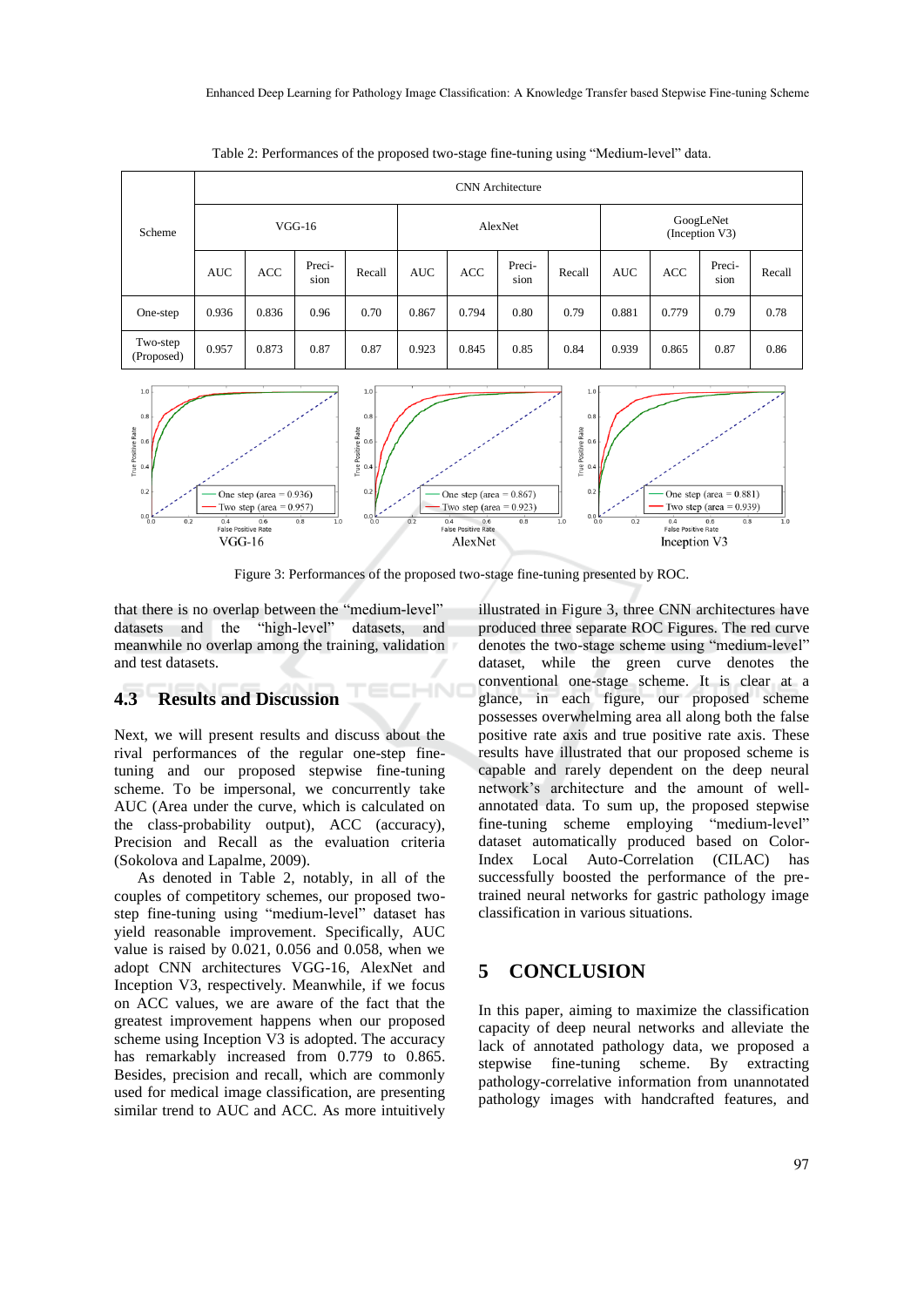making use of these materials as "medium-level" data to intermediately fine-tune deep neural networks, we managed to make the deep neutral networks acquire pathological knowledge step by step following the way of pathologist's perception. By this mean, the initial task and the final target task are expected to be bridged in a reasonable way. In the experiments, our proposed scheme exerted adequate efficacy for boosting the classification performance and revealed high applicability for different CNN architectures. Taking the proposed scheme as seed, it is promising to promote such kind of stepwise training scheme to more medical image recognition tasks.

#### **REFERENCES**

- Ferlay J, Soerjomataram I, Ervik M et al., 2013. GLOBOCAN 2012 v1.0, *Cancer Incidence and Mortality Worldwide: IARC CancerBase, No. 11*.
- M. Fukayama et al., 2015. *The Japanese Society of Pathology Guideline 2015*, The Japanese Society of Pathology, pp. 6.
- Toby C. Cornish, Global In-sourcing Using A Pathology Teleconsultation Network Platform, *https://digitalpathologyassociation.org/\_data/files/201 4\_Pathology\_Visions/PV14\_Presentations/19C\_In-Sourcing\_Workshop\_Cornish.pdf*, available on 13 Dec. 2018.
- Abdelrahim N. Esgiar, R. Naguib and Bayan S. Sharif et al., 1998, Microscopic Image Analysis for Quantitative Measurement and Feature Identification of Normal and Cancerous Colonic Mucosa, *IEEE Transactions on Information Technology in Biomedicine*, vol. 2, no. 3, pp. 197–203.
- J. Diamond, N. H. Anderson, P. H. Bartels et al., 2004, The Use of Morphological Characteristics and Texture Analysis in the Identification of Tissue Composition in Prostatic Neoplasia, *Human Pathology*, vol. 35, no. 9, pp. 1121-1131.
- K. Masood and N. Rajpoot, 2009, Texture Based Classification of Hyperspectral Colon Biopsy Samples Using CLBP, *International Symposium on Biomedical Imaging: From Nano to Macro*, pp. 1011-1014.
- Dinggang Shen, Guorong Wu and Heung-Il Suk, 2017, Deep Learning in Medical Image Analysis, *Annual Review of Biomedical Engineering*, no. 19, pp. 221–  $248$
- Raphaël Marée, 2017, The Need for Careful Data Collection for Pattern Recognition in Digital Pathology, *Journal of Pathology Informatics*. vol. 8, no. 19.
- Hao Chen, Xiaojuan Qi and Lequan Yu, 2016, DCAN: Deep Contour-Aware Networks for Accurate Gland Segmentation, *IEEE Conference on Computer Vision and Pattern Recognition*, pp. 2487-2496.
- B. Bejnordi, G. Litjens, N. Timofeeva et al., 2016, Stain Specific Standardization of Whole-Slide Histopathological Images, *IEEE Transactions on Medical Imaging*, vol. 35, issue 2, pp. 404-415.
- A. Krizhevsky, I. Sutskever and G. Hinton, 2012, ImageNet Classification with Deep Convolutional Neural Networks, *25th International Conference on Neural Information Processing Systems*, vol. 1, pp. 1097-1105.
- Andrew Janowczyk and Anant Madabhushi, 2016, Deep Learning for Digital Pathology Image Analysis: A Comprehensive Tutorial With Selected Use Cases, *Journal of Pathology Informatics*, vol. 7, no. 29.
- Yan Xu, Zhipeng Jia, LiangBo Wang et al., 2017, Large Scale Tissue Histopathology Image Classification, Segmentation, and Visualization via Deep Convolutional Activation Features, *BMC Bioinformatics*, 18:281.
- L. Hou, D. Samaras and TM. Kurc, 2016, Patch-based Convolutional Neural Network for Whole Slide Tissue Image Classification, *IEEE Computer Society Conference on Computer Vision and Pattern Recognition*, pp. 2424-2433.
- Xu J, Luo X, Wang G et al., 2016, A Deep Convolutional Neural Network for Segmenting and Classifying Epithelial and Stromal Regions in Histopathological Images, *Neurocomputing*, vol. 191, pp. 214-223.
- F. Ciompi, O. Gessinnk, B. E. Bejnordi et al., 2017, The Importance of Stain Normalization in Colorectal Tissue Classification with Convolutional Networks, *IEEE International Symposium in Biomedical Imaging*.
- Manan Shah, Christopher Rubadue, David Suster et al., 2016, Deep Learning Assessment of Tumor Proliferation in Breast Cancer Histological Images, *arXiv*:1610.03467.
- H. Chen, Q. Dou, D. Ni et al., 2015, Automatic Fetal Ultrasound Standard Plane Detectionusing Knowledge Transferred Recurrent Neural Networks, *International Conference on Medical Image Computing and Computer-Assisted Intervention*, pp. 507-514.
- Hoo Chang Shin, Holger R. Roth, Mingchen Gao et al., 2016, Deep Convolutional Neural Networks for Computer-Aided Detection: CNN Architectures, Dataset Characteristics and Transfer Learning, *IEEE Transactions on Medical Imaging*, vol. 35, issue 5, pp. 1285-1298.
- J. Yosinski, J. Clune, Y. Bengio et al., 2014, How Transferable Are Features in Deep Neural Networks? *Annual Conference on Neural Information Processing Systems*, pp. 3320–3328.
- Anselm Brachmann, Erhardt Barth and Christoph Redies, 2017, Using CNN Features to Better Understand What Makes Visual Artworks Special, *Frontiers in Psychology*, 2017; 8: 830.
- Aiga Suzuki, Satoshi Suzuki, Shoji Kido et al., 2017, A 2 staged Transfer Learning Method with Deep Convolutional Neural Network for Diffuse Lung Disease Analysis, *Proc. of the 2017 Intl. Forum on Medical Imaging in Asia*, pp. 160-163.